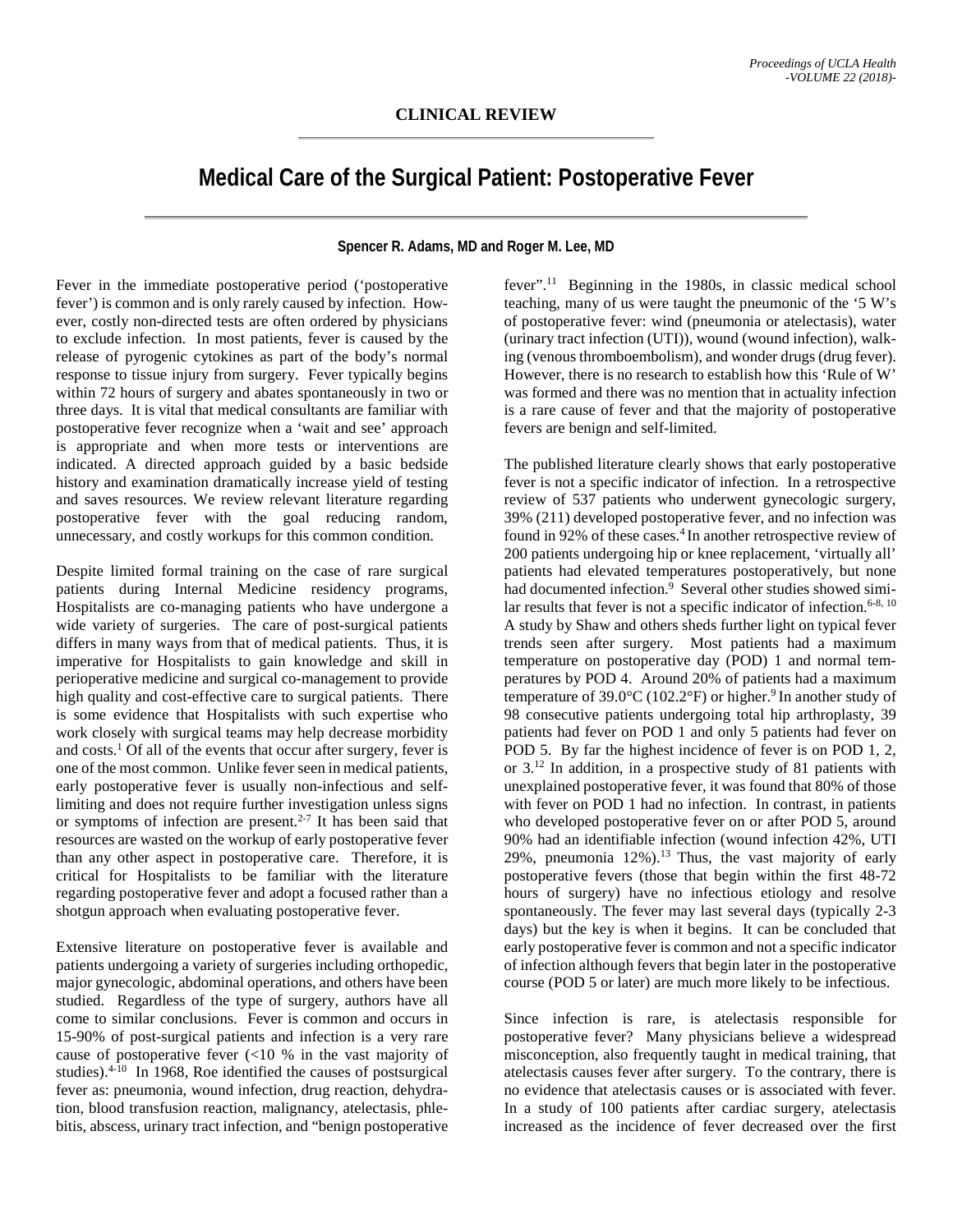several postoperative days.<sup>14</sup> In another study of 270 patients following abdominal surgery, there was no correlation between fever and atelectasis.15 However, the misbelief that atelectasis leads to fever may not be harmful after all as physicians encourage incentive spirometry and mobilization rather than ordering unnecessary diagnostic tests. It should be noted that pulmonary complications are higher the closer the surgery is to the diaphragm, so incentive spirometry is important especially in thoracic and abdominal surgeries for reducing postoperative pulmonary complications, but not for reducing fever per se.

If early postoperative fever is not caused by infection or atelectasis, then what is the etiology? A variety of conditions, including trauma and infection, can trigger the release of pyrogenic cytokines (interleukin 1 (IL-1), IL-6, tumor necrosis factor, and interferon-γ) that cause fever.<sup>16</sup> Trauma, including the trauma associated with tissue injury during surgery, stimulates the production of pyrogenic cytokines in the absence of infection.3 These cytokines act on the hypothalamus leading to the febrile response. Several investigators have found that postoperative IL-6 levels directly correlate with the magnitude of fever after a variety of surgeries including abdominal, thoracic, and vascular surgery. In a study comparing open versus laparoscopic cholecystectomy, fever was more frequent, and levels of pyrogenic cytokines were higher in patients undergoing open cholecystectomy. The authors concluded that the greater surgical trauma associated with open cholecystectomy was more likely to prompt the cytokine response and subsequent fever.<sup>17</sup> Other studies have shown similar results: the more traumatic the surgery, the higher the blood concentration of IL-6 and the higher the risk of postoperative fever.16,18-20 Consequently, the major cause of postoperative fever is not infection nor atelectasis, but cytokine release as part of the normal inflammatory response to tissue injury during surgery.

Despite strong evidence that postoperative fever is only rarely infectious, physicians often order a "fever work up" typically consisting of blood culture, urinalysis and culture, and CXR to rule out infection. Ordered indiscriminately, these tests have significant costs and are extremely low-yield. Ward and others performed a large single institution, retrospective study evaluating the clinical relevance and cost associated with postoperative fever evaluations in Orthopedic patients undergoing total joint arthroplasty. All 1,100 patients who underwent total knee or total hip arthroplasty were reviewed with postop fever occurring in 161 patients (14.6%). Of these 161 patients, 69 (43%) had diagnostic tests. Thus, 57% of the febrile patients had no workup. It is unclear why some patients were tested while others were not but suggests that a physician's decision to initiate a fever workup in postoperative patients may be random or indiscriminate. Workup for fever included 236 separate tests with urinalysis, urine culture, blood culture, and CXR being the most frequent. Of these tests, 35/236 (14.8%) had positive results. Most of these positive tests were urinalysis (14) or urine cultures (11), but only two patients had both a positive urinalysis and urine culture raising the distinct possibility that these were not indicative of true urinary infections.

The largest predictor of a positive workup was the first fever occurring after POD #3 (odds ratio 22.3). Those fevers starting on POD 1 or 2 were not predictive of infection. Fever evaluation led to a change in management in only 9 patients and the majority (6/9) had a prolonged and complicated hospital course with 4 of them requiring intensive care unit admission. Furthermore, the two patients with positive blood cultures both had sepsis physiology and the only patient diagnosed with pneumonia had both shortness of breath and a productive cough. The costs of these workups were substantial with an estimated cost per change in treatment management of greater than \$8200 which did not include potential costs of an increased length of stay. The authors concluded that fever is a part of the body's normal response to the tissue injury of surgery and that ordering diagnostic tests based on fever alone without specific symptoms or signs of infection is wasteful and almost always clinically unnecessary.5

In another retrospective study, Yoo and colleagues examined postoperative fever on 25,558 total joint replacement patients over a 12-year period. Per their protocol, no fever evaluation was done if patients developed fever before POD 1, but for those patients that developed fever after POD 1, CXR was obtained on all patients looking for pneumonia or atelectasis, and blood culture, urinalysis, and urine culture was obtained only for those patients having fever greater than 102°F. They found, 46% of the patients developed postoperative fever and over 90% of these patients had a fever work up performed. The yield of these fever workups were very low with only 2.4% having a positive evaluation: including urinalysis (38.7%), urine culture  $(9.5\%)$ , blood culture  $(7\%)$ , and CXR  $(0.18\%)$ respectively. They diagnosed pulmonary embolism (1.5%), prosthetic joint infection (1.2%), pneumonia (0.16%), UTI (0.16%), and sepsis (0.08%) on these patients. The estimated cost of the over 11,000 negative workups in this study was \$4,652,239 with CXR costs comprising \$4,613,182 of the total amount. The authors did find a higher rate of infection in those with higher temperatures, multiple fever spikes, and those undergoing revision joint replacement. Also, as in other studies, infection was more likely for delayed fevers (after POD 3 in this study). The authors concluded that this protocolized approach to postoperative fever was very costly and only rarely positive with CXR in particular being extremely high cost and low yield. $21$ 

Schey and colleagues studied over 500 patients having surgery for benign gynecologic conditions (90% abdominal hysterectomy). Fever occurred in 30% of patients. Around half of the patients had some sort of testing. The yield of testing was extremely low for blood culture (9.7% positive), CXR (14% positive), urinalysis and urine culture (~18% positive for either). Again, it should be emphasized there was zero correlation between urine culture results and urinalysis positivity raising the possibility that these were not true urine infections. As in other studies, it was found that while an extensive fever workup is frequently ordered, it is rarely positive, and that physicians do not seem to discriminate between patients and order workups randomly.<sup>10</sup> Several other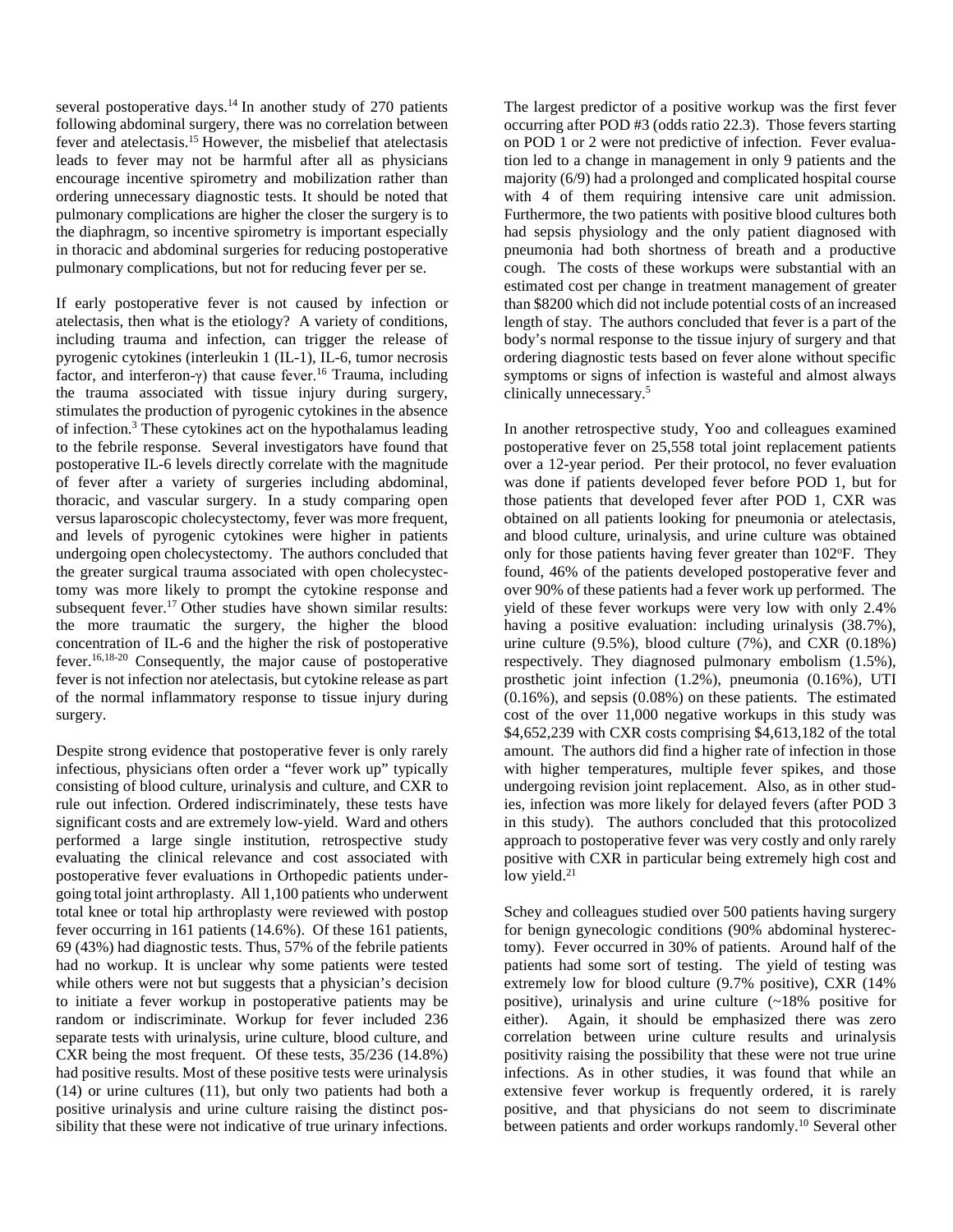retrospective studies have come to a similar conclusion that the yield of haphazard postoperative fever evaluations is very low and costly.4,6-8,20

However, the time that a fever begins after surgery is key as early fevers (those that begin within 48-72 hours or surgery) are rarely infectious although they may last for several days from onset. When fever does begin after 72 hours from surgery, infection is more likely, and a more aggressive approach should be considered. The most commonly identified infections are UTI, wound infection at the surgical site, pneumonia, intravenous catheter-related infection, or clostridium difficileassociated diarrhea.2

Multiple studies have evaluated the role of blood cultures specifically in the assessment of postoperative fever. Vijaysegaran et al, analyzed patients over 24 months who had blood cultures taken for fevers between postoperative days 0 to 5 after arthroplasty procedures. They found 141 blood culture sets taken from 101 patients with 123 total instances of fever. Of the 141 sets of blood cultures, only 2 sets returned positive with both growing coagulase-negative staphylococcus identified as a skin contaminant with neither patient requiring antibiotic therapy. Both patients were followed for 10 months and neither developed any evidence of infection. They concluded that the yield of blood cultures is low and rarely contributes to clinical management in postoperative arthroplasty patients and that fever alone is not an indication to perform blood cultures.22 Swisher and others looked at blood cultures after hysterectomy and found  $97\%$  of the cultures to be negative.<sup>23</sup> Many other studies have come to similar Many other studies have come to similar conclusions that blood cultures have almost no utility in the assessment of febrile, otherwise asymptomatic patients, in the early postoperative period and that the liberal use of blood cultures in this setting is associated with significant costs.4,6-7,24 Blood cultures should be reserved for patients with central venous catheters or clinically unstable patients with other signs of sepsis in addition to fever such as tachycardia or hypotension although other acute conditions such as hemorrhage or pulmonary embolus should be considered as well.

All physicians should elicit a history and perform a brief examination and be guided by clinical signs and symptoms in determining which tests to evaluate a patient with postoperative fever. Unfortunately random and indiscriminate testing is the norm. In perhaps the most informative study on the subject of postoperative fever, Schwandt and others tested the implementation of a diagnostic algorithm for postoperative fever that included a bedside history and brief examination to guide testing. This could dramatically decrease unnecessary testing, increase diagnostic yield and reduce costs.25 They retrospectively evaluated 537 patients who had undergone major gynecological surgery. Of the 537 patients,  $211$  ( $\sim$  40%) had postoperative fever. Of the 211 patients with fever, 194 (92%) had no infection. However, of the febrile patients, urine cultures were ordered in 50%, blood cultures in 30%, and chest radiograph (CXR) in 25%. Thus, ~50% of patients had some sort of test in the evaluation of their fever. Of these multitude

of tests, the yield was very low with none of the blood cultures being positive, only 10% of the urine cultures positive, and only 9% of the CXRs positive (of these 4/5 had obvious symptoms of pneumonia). The costs of these low-yield evaluations were substantial and estimated of a 1-year period to be  $> $26,000.<sup>4,25</sup>$ 

Subsequently, the same group evaluated a postoperative fever algorithm based on symptoms and physical examination with the explicit goal of decreasing random and indiscriminate testing (mainly urine culture, blood culture, and CXR). The algorithm required a bedside assessment including a history and physical examination and a directed, rather than a shotgun approach for ordering tests. They assessed for productive cough, dysuria, abdominal pain, incisional redness/pain and any other new symptoms. If no signs or symptoms of infections were present, no tests were ordered. Of 105 consecutive patients, 28 (27%) had fever and only  $3/28$  (11% vs ~50% of patients prior to the algorithm) underwent testing based on the algorithm. In total, 4 febrile patients (14%) had documented infections. All 3 patients evaluated according to the algorithm had UTIs (one also had concurrent pneumonia) and one patient evaluated in violation of the algorithm had a UTI. They followed the patients for 30 days after discharge and 2 additional patients developed uncomplicated UTIs. Using this logical and simple algorithm, the yield of positive tests was dramatically increased from less than 10% in the prospective trial to greater than 80% for UTIs and 100% for CXR using the algorithm. The authors showed that the simple intervention of requiring a history and examination prior to testing was feasible, safe, greatly decreased random testing, and the yield of positive tests was greatly increased. They estimated a savings of more than \$20,000 per year at their institution.<sup>25</sup> It is clear from this and other studies that a shotgun approach or 'full-fever workup' is wasteful and inappropriate. Instead, physicians should obtain a clinical history and perform a brief bedside physical examination to guide a focused fever workup for an individual patient only if it is indicated. If no signs or symptoms of infection are present, a watchful waiting approach is appropriate.

Since most early postoperative fevers are benign and selflimited, can patients be discharged from the hospital with fever? Traditionally, many physicians believe that patients who have had a fever within 24 hours should not be discharged from the hospital. In the current era of increased efforts for cost containment and earlier discharge after a variety of surgeries, this practice should be challenged. Fanning and Brewer found 95% of patients discharged with postoperative fever within 12 hours of discharge did not have a documented infection at home. They determined it was safe to discharge patients with fever if no signs or symptoms of infection were identified on history or physical examination.26 In another study of 300 postoperative patients, 45 patients (15%) had a fever within 24 hours of discharge. The presence of fever had no impact on the rate of readmission within 30 days and the authors also concluded that febrile patients who have no signs or symptoms of infection can safely be discharged with same expected rate of readmission as nonfebrile patients.27 We agree with these conclusions with the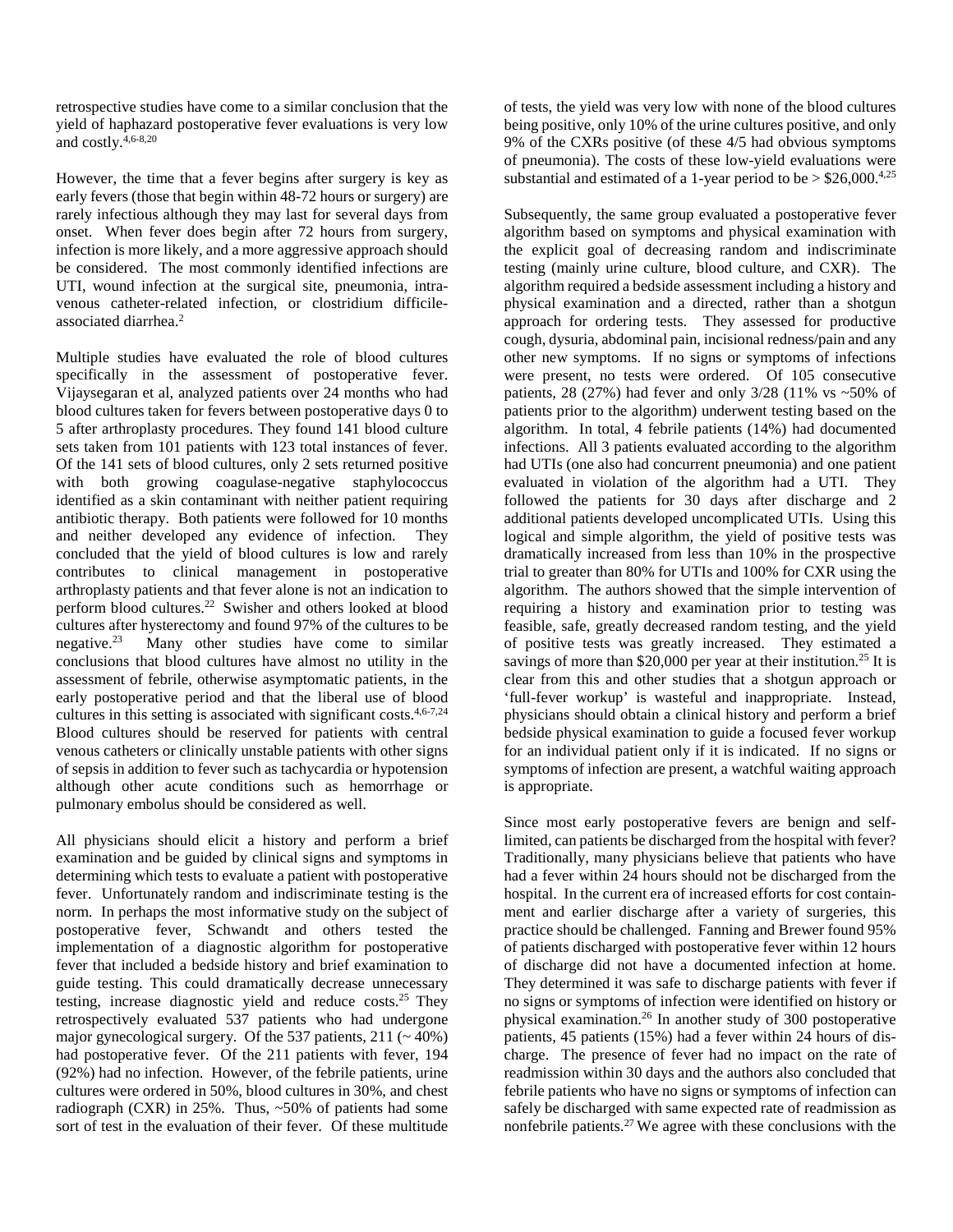caveat that all patients should be given appropriate follow up instructions should they develop any new symptoms of infection.

While it is clear that infectious causes are rare, postoperative fever should never be ignored and a focused evaluation is always necessary to identify those patients who require further evaluation and/or treatment. Details of the preoperative course, the surgical procedure, nursing information, and a targeted physical examination are imperative. Physical examination should focus on vital signs, heart and lung exam, as well as the surgical site and catheter sites, and the skin for rash. Allergic reactions to drugs or fever after a blood transfusion can occur. Emergent causes of postoperative fever should be evaluated including: necrotizing soft tissue infections, pulmonary embolism, anastomotic leak or abdominal abscess, alcohol withdrawal, adrenal insufficiency, and malignant hyperthermia.2 A recent review provides a good summary of these conditions.28 If one of these conditions exists, one would expect other symptoms and signs to be present in addition to fever. As emphasized previously, laboratory and imaging studies should be reserved for patients with specific symptoms or signs of infection and are not indicated as screening tests. Blood cultures have an extremely low yield and should be reserved for high-risk patients such as patients that appear septic on examination (hypotensive), are immunocompromised, have a central venous catheter, or have an obvious wound infection.4,22-24

In conclusion, early postoperative fever is common and typically benign and self-limiting, and caused by cytokine release as a result of tissue injury from surgery. No testing is necessary for most patients, but it is critical to determine who may benefit from further evaluation. An extensive and random fever workup is of extremely low yield and wasteful and not advised. Timing is important as fevers that begin within the first 72 hours of surgery are rarely infectious while those beginning after 72 hours from surgery are more likely to be infectious and likely warrant a more aggressive approach. The magnitude of fever is not a reliable marker of infection. A variety of other noninfectious causes of fever are possible and physicians need to evaluate for emergent causes of fever. Certain high-risk patients such as those with central lines, immunocompromised, or mechanically ventilated are at higher risk for infection and require a more aggressive approach. As this is a very common condition, it is critical that hospitalists and surgeons are well educated regarding postoperative fever. Postoperative fevers should never be ignored, however, based on the literature, we conclude that a bedside history and examination should be performed on all patients with postoperative fever prior to ordering tests and that any further evaluation be focused and guided by signs and symptoms.

## **REFERENCES**

1. **Rohatgi N, Loftus P, Grujic O, Cullen M, Hopkins J, Ahuja N**. Surgical Comanagement by Hospitalists Improves Patient Outcomes: A Propensity Score Analysis. *Ann Surg*. 2016 Aug;264(2):275-82. doi: 10.1097/SLA. 0000000000001629. PubMed PMID: 26764873.

- 2. **Pile JC**. Evaluating postoperative fever: a focused approach. *Cleve Clin J Med*. 2006 Mar;73 Suppl 1:S62-6. PubMed PMID: 16570551.
- 3. **Perlino CA**. Postoperative fever. *Med Clin North Am*. 2001 Sep;85(5):1141-9. PubMed PMID: 11565491.
- 4. **Fanning J, Neuhoff RA, Brewer JE, Castaneda T, Marcotte MP, Jacobson RL**. Frequency and yield of postoperative fever evaluation. *Infect Dis Obstet Gynecol*. 1998;6(6):252-5. PubMed PMID: 9972487; PubMed Central PMCID: PMC1784817.
- 5. **Ward DT, Hansen EN, Takemoto SK, Bozic KJ**. Cost and effectiveness of postoperative fever diagnostic evaluation in total joint arthroplasty patients. *J Arthroplasty*. 2010 Sep;25(6 Suppl):43-8. doi: 10.1016/j.arth.2010.03.016. Epub 2010 May 10. PubMed PMID: 20452174.
- 6. **de la Torre SH, Mandel L, Goff BA**. Evaluation of postoperative fever: usefulness and cost-effectiveness of routine workup. *Am J Obstet Gynecol*. 2003 Jun;188(6): 1642-7. PubMed PMID: 12825005.
- 7. **Freischlag J, Busuttil RW**. The value of postoperative fever evaluation. *Surgery*. 1983 Aug;94(2):358-63. Pub Med PMID: 6410527.
- 8. **Lyon DS, Jones JL, Sanchez A**. Postoperative febrile morbidity in the benign gynecologic patient. Identification and management. *J Reprod Med*. 2000 Apr;45(4):305-9. PubMed PMID: 10804486.
- 9. **Shaw JA, Chung R**. Febrile response after knee and hip arthroplasty. *Clin Orthop Relat Res*. 1999 Oct;(367):181- 9. PubMed PMID: 10546613.
- 10. **Schey D, Salom EM, Papadia A, Penalver M**. Extensive fever workup produces low yield in determining infectious etiology. *Am J Obstet Gynecol*. 2005 May;192(5):1729-34. PubMed PMID: 15902186.
- 11. **Roe CF**. Surgical aspects of fever. *Curr Probl Surg*. 1968 Nov:1-43. PubMed PMID: 5701961.
- 12. **Summersell PC, Turnbull A, Long G, Diwan A, Macdessi S, Cooke PJ, Li GS**. Temperature trends in total hip arthroplasty: a retrospective study. *J Arthroplasty*. 2003 Jun;18(4):426-9. PubMed PMID: 12820083.
- 13. **Garibaldi RA, Brodine S, Matsumiya S, Coleman M**. Evidence for the non-infectious etiology of early postoperative fever. *Infect Control*. 1985 Jul;6(7):273-7. Pub Med PMID: 3847403.
- 14. **Engoren M**. Lack of association between atelectasis and fever. *Chest*. 1995 Jan;107(1):81-4. PubMed PMID: 7813318.
- 15. **Roberts J, Barnes W, Pennock M, Browne G**. Diagnostic accuracy of fever as a measure of postoperative pulmonary complications. *Heart Lung*. 1988 Mar;17(2): 166-70. PubMed PMID: 3350683.
- 16. **Wortel CH, van Deventer SJ, Aarden LA, Lygidakis NJ, Büller HR, Hoek FJ, Horikx J, ten Cate JW**. Interleukin-6 mediates host defense responses induced by abdominal surgery. *Surgery*. 1993 Sep;114(3):564-70. PubMed PMID: 7690162.